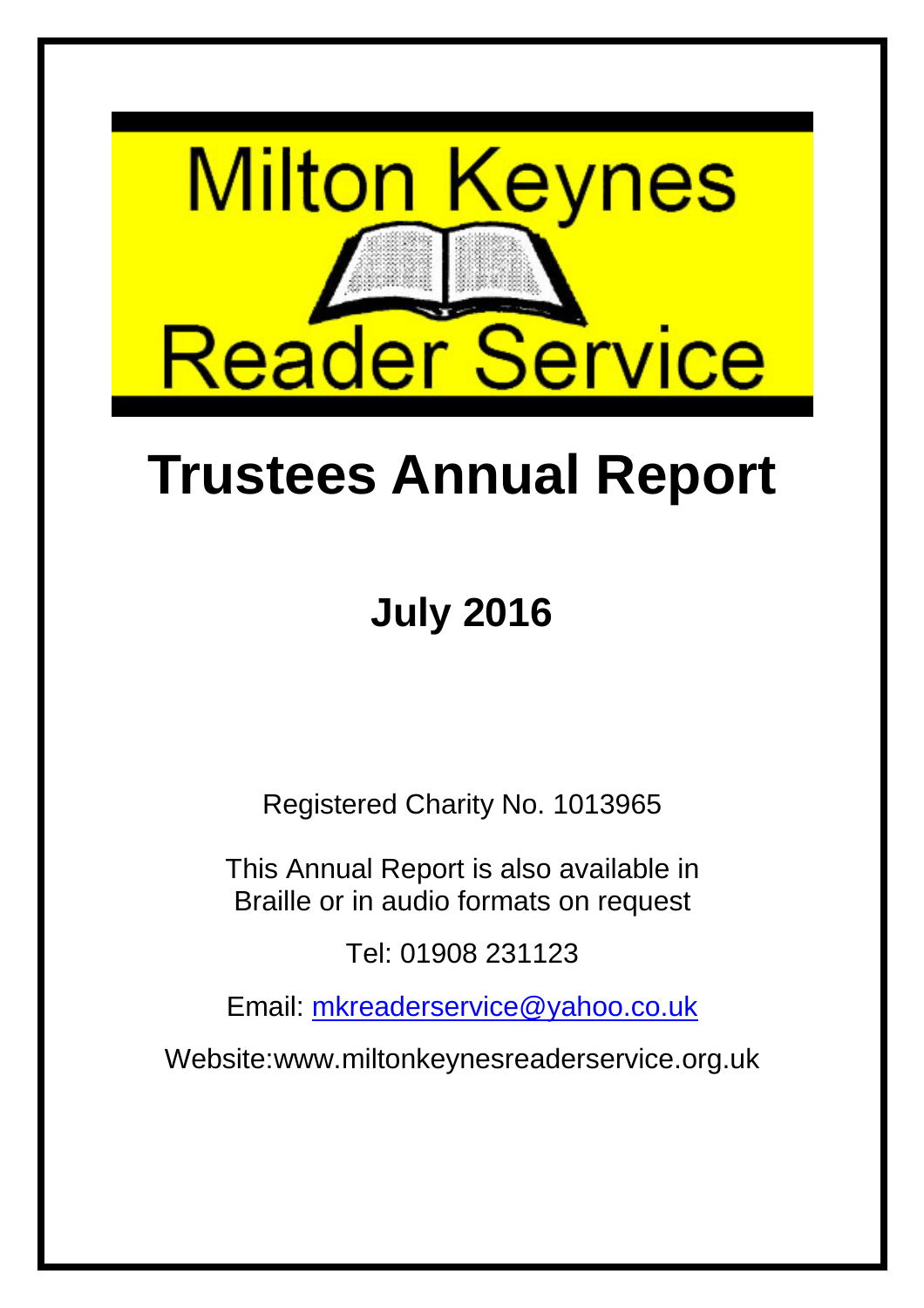## **Introduction and Background**

The Milton Keynes Reader Service has been running for 27 years.

It was originally set up by a group of visually impaired people in 1988. In 1992 it became an independent charity offering free services to any adult living in Milton Keynes who finds reading or writing difficult due to physical or visual disabilities.

These services are:

#### **Reading and Writing**

This is a face-to-face service for people in their own homes. It can include reading for pleasure, helping with correspondence and form filling, doing crosswords, or even playing scrabble.

We carefully match our trained volunteer readers to their service user to enable them to develop a successful and long lasting relationship.

The people who use our services arrange their own visits from their volunteer to suit their needs on a temporary, occasional or permanent basis.

#### **Facilitation**

We have a growing range of facilitation services:

- Our "Shop and See" service introduces a volunteer to a service user so they can arrange to go shopping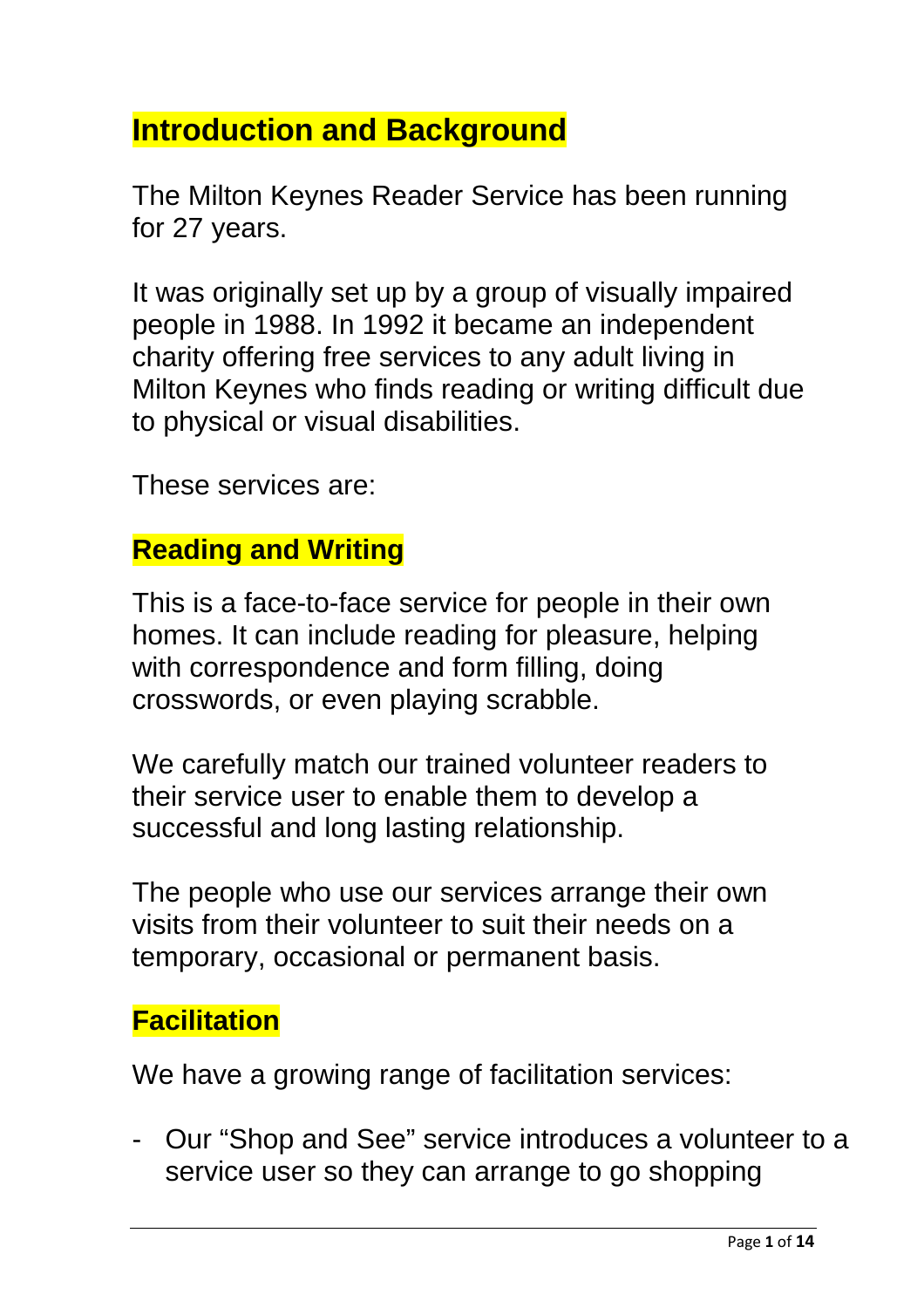together. This could be fortnightly grocery shopping or pleasure shopping for clothes or presents.

- Volunteers provide support for one-off local trips to the theatre, cinema, seminars, art galleries educational and cultural activities. There is a growing demand for this popular service.
- Our volunteers help with BucksVision's 'Eye for Art' Group, where sight impaired people meet on the first Thursday of the month for art and craft activities.

Many people use both the Reading and Writing and the Facilitation services.

#### **Transcription**

We offer a transcription service to enable any of our service users to have their paperwork transcribed into large print, or onto CD or audio cassette. One of our volunteers is an IT expert and can deal with any technical problems encountered.

For a small charge, we also transcribe onto CD or audio tape work for other charities. This has included regular transcription of minutes onto audio tape for Milton Keynes Moles (bowling for the visually impaired), transcription on to CD for MK Disability Advisory Group (DAG) and for Sensory Services.

Our volunteers also regularly transcribe onto CD the theatre brochures for Aylesbury, Milton Keynes and Northampton and Derngate theatres.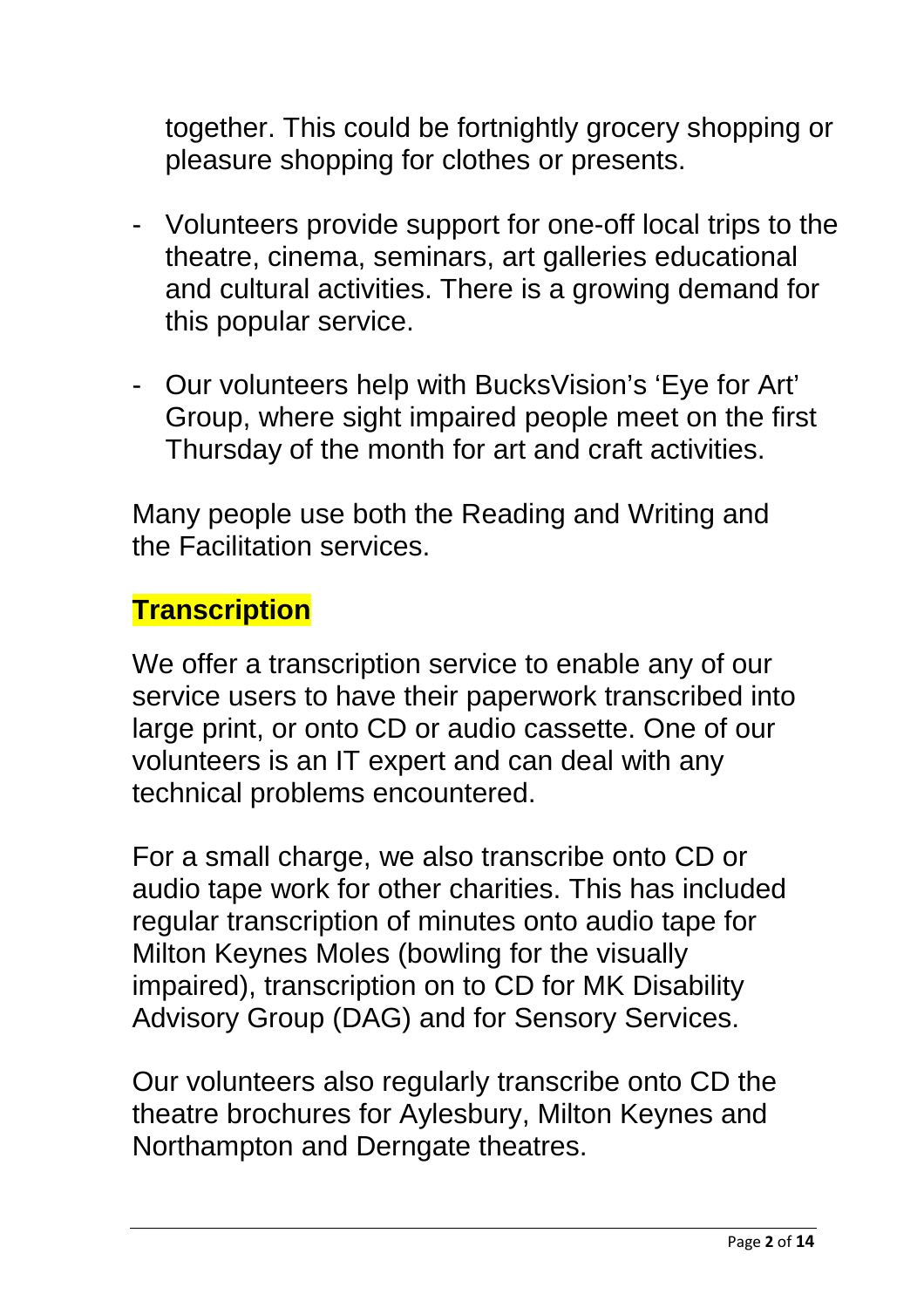## **Service Users**

We continue to have a steady growth in the number of people using our services, with additional visually impaired people joining us every year, either directly or via local agencies.

Many of the people using our services are over 70, often with Age Related Macular Degeneration, living alone and isolated within their community. However, we also provide support for people who have become visually impaired at a younger age and want to access a more active lifestyle.

We also provide volunteers for people with severe dyslexia, Cerebral Palsy, Parkinson's Disease, Multiple Sclerosis and those that have had strokes. We also signpost people using our services to other relevant agencies such as Sound News (local talking newspaper), Bucks Vision clubs and the local Macular Degeneration Group.

"My name is Carla Jones, I am sixty eight years old and live independently in an Extra Care village.

I have been using the Reader Service for eight years since my stroke in 2008 after which I was left with limited sight and it has changed my life.



I have a reader, once a week, who helps me with my post and any writing I may need. I also have someone to take me shopping every other week. I am even able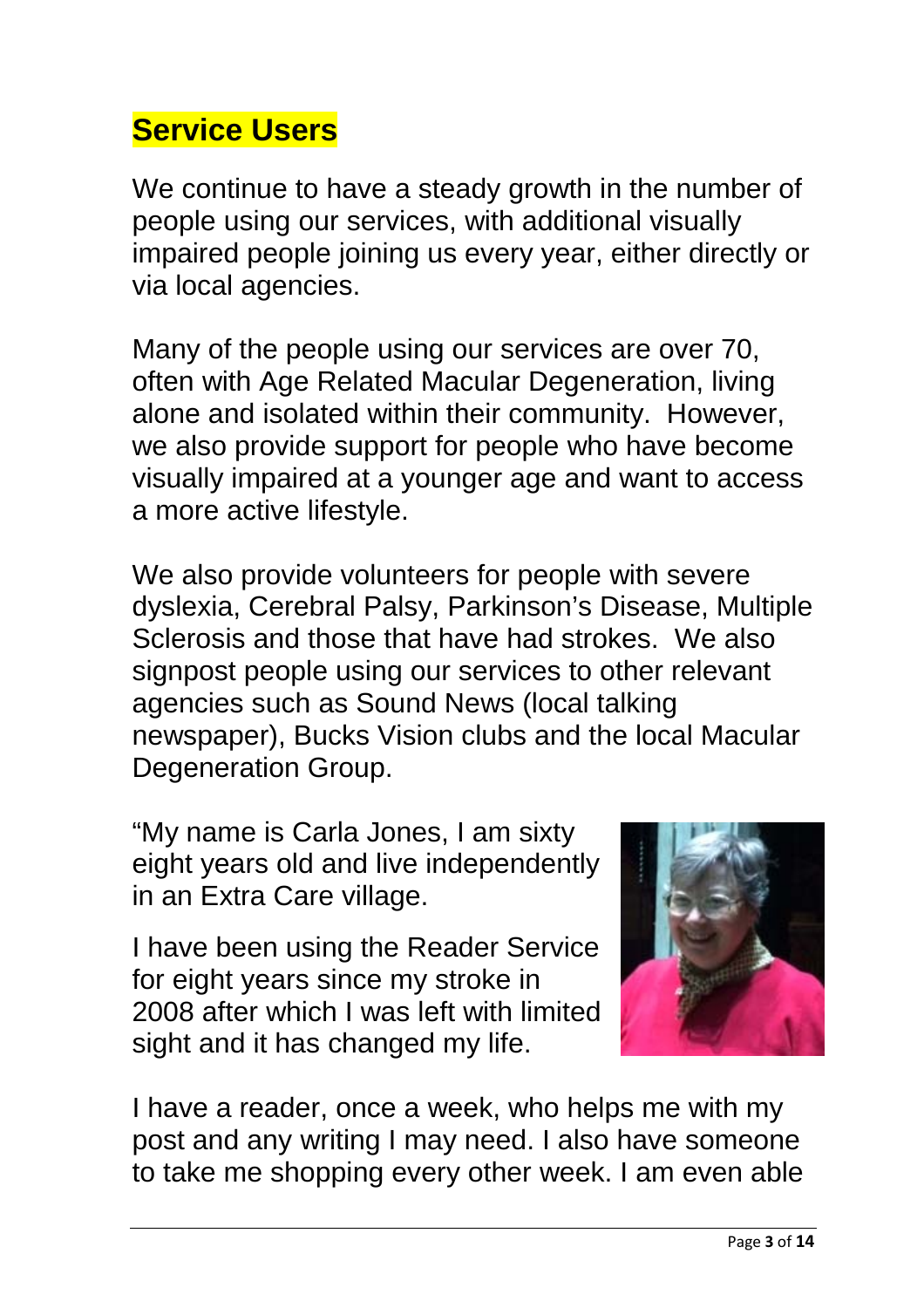to go on visits to the theatre organised by the Reader Service.

From time to time they also organise social events with other people in a similar situation which has increased my friendship circle.

Thanks to this support I can enjoy a normal life and feel more independent. The Reader Service is an invaluable lifeline and I am immensely grateful for the support it offers."

## **Volunteers**

We could not provide our services without the high quality commitment of our volunteers. We have just over 100 people helping us in various ways, quite often in several capacities.

In addition to supporting our three core services, volunteers also help in the office, record and edit our transcription work, serve on committees, help at coffee mornings and other social events, attend networking stands and run the Talks Project (a group set up to promote our services to clubs, charities and other agencies within Milton Keynes).

It is vital to the quality of our service that our volunteers are reliable, trustworthy and knowledgeable. Current volunteers are DBS checked (this is a disclosure and barring service) every five years.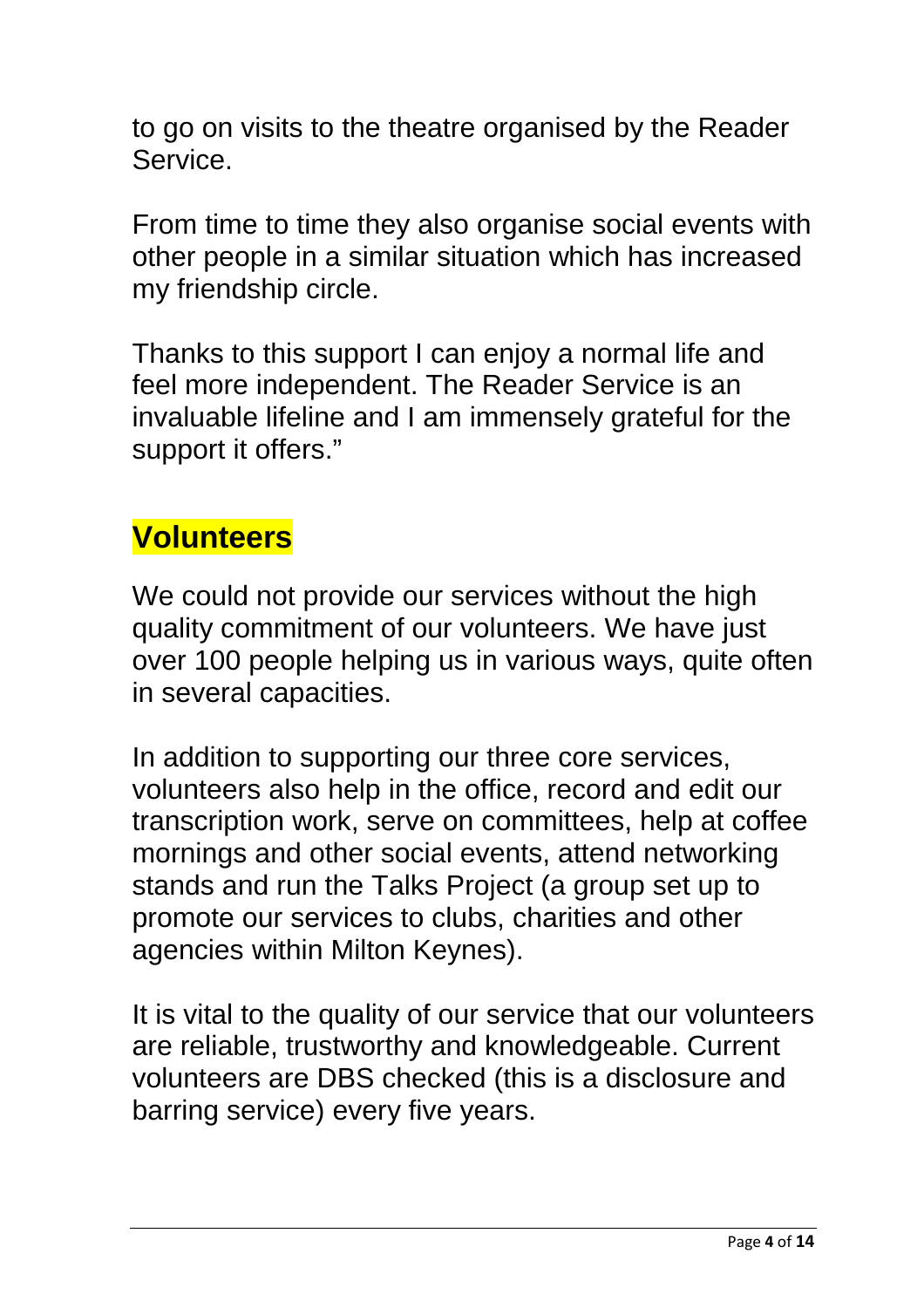New volunteers are all DBS and referee checked and also attend a full day's training course covering different eye conditions, our core services, confidentiality and adults at risk. We held two training days this year.

We also hold a two-hour practical course where new volunteers learn how to guide, including using stairs and escalators. They are then are paired with a service user for a practice session around Milton Keynes shopping centre.

Once the new volunteer has completed the courses, the co-ordinator will place them with a service user, carefully matching similar interests or outlook. She will then monitor them to check that both sides are happy with the arrangement.

Our volunteers spent around 9500 hours providing face-to-face support for service users, plus a further 2150 hours volunteered for the running of the charity.

Marilyn has been a volunteer since July 2014:

"Since I joined the Reader Service I have supported a number of people with a wide range of sight and disability problems. This varies from reading to them in their own home to taking them out shopping or for a coffee.



The Eye For Art Group which I support enables people with visual impairment to be creative and is really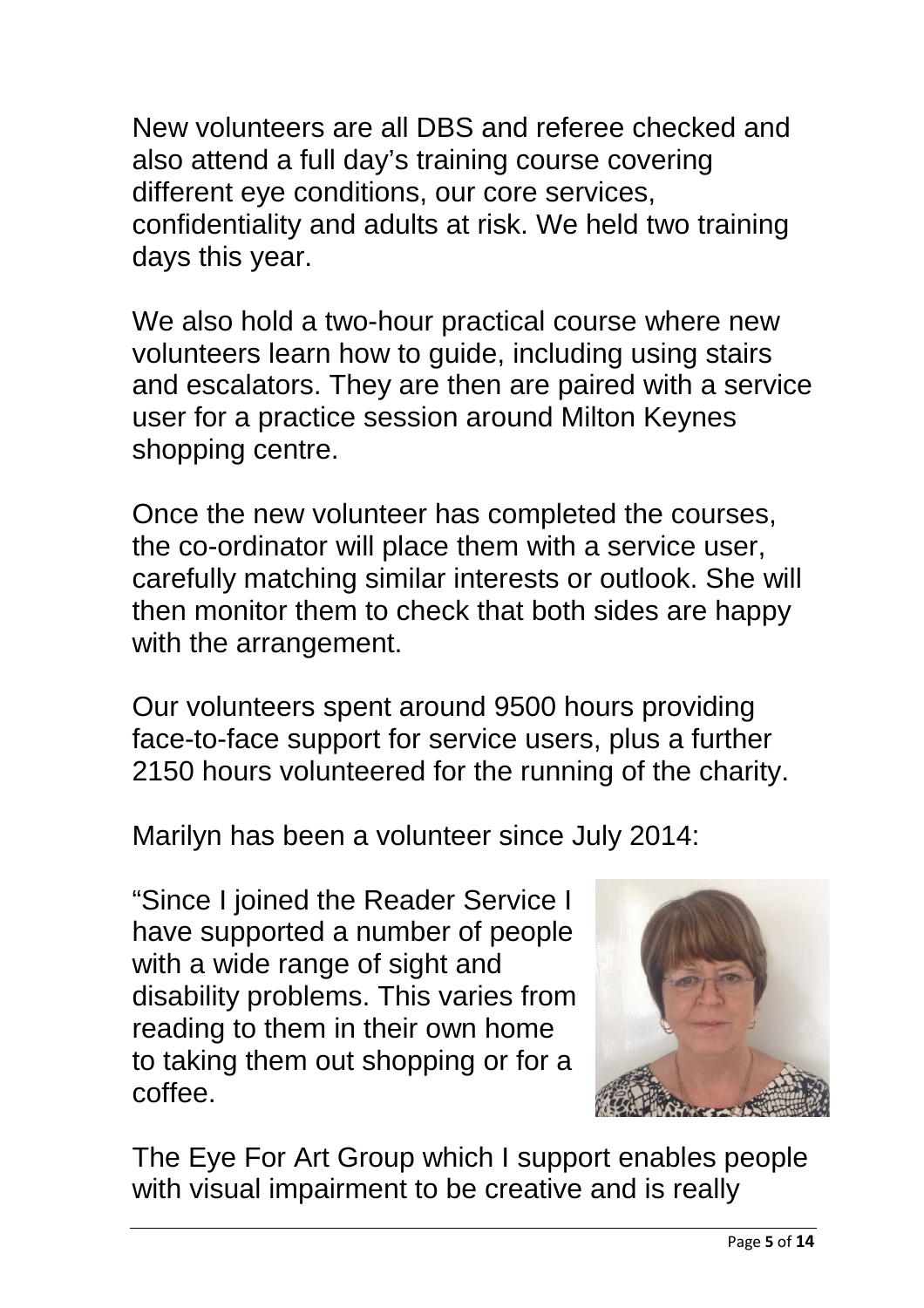enjoyable. I also sell raffle tickets at support meetings and help to promote the organisation at exhibitions and volunteer fairs.

I have taken on quite a lot but that was my choice. There is no pressure to do more than you want to or have time to do. I really enjoy my involvement, meeting lots of new people who become friends rather than service users."

#### **Management**

The Reader Service is a user-led organisation run by a Management Committee of Trustees, whose members serve on an annual basis. Five user representatives (including the Chairperson) and four volunteers are elected annually at the AGM. Further committee members can be co-opted as required.

## **Management Committee Members 2015/2016**

#### **User Representatives**

Paula Suchy MBE (Chairperson) Jeff Bashton (Vice Chairperson) Michael Baldry (Bucks Vision Representative) Paula Varey (Walnut Tree Community Shop representative) Caroline Pearson (Talks Project)

#### **Volunteer Representatives**

Philip Ward Lynn Bovis (Secretary) Rose Haigh James Clifton **Treasurer** Stephen Harrison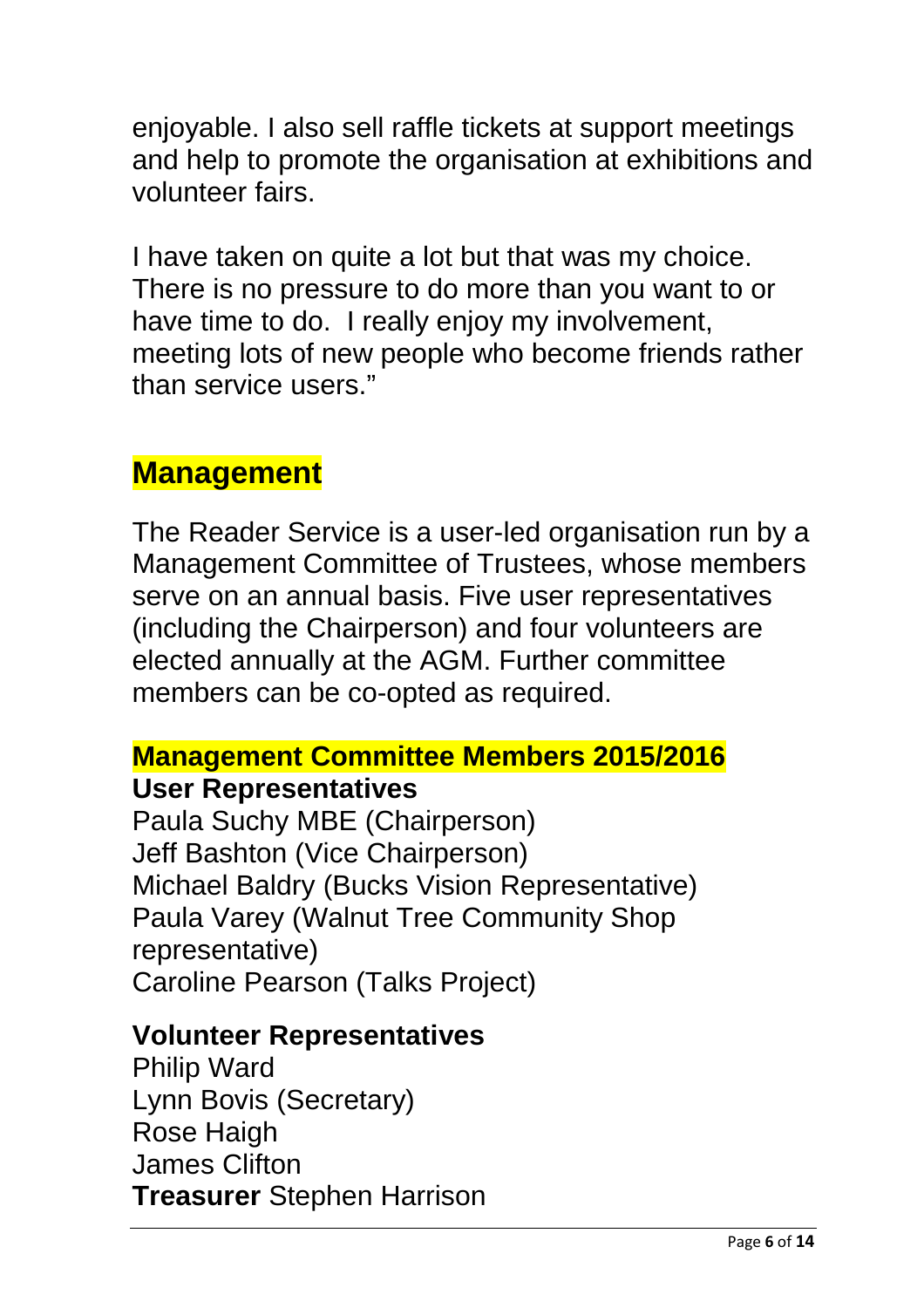#### **Chairperson – Paula Suchy**

"This year was the last of my three years as Chairperson, although I will be remaining on the Committee as one of the service user representatives.

Apart from the many varied areas of work I undertook this year, I have

with the help of a volunteer, been reviewing our Health and Safety policies which included running a First Aid Course which I attended along with Karen and some of our volunteers. I have also been involved in fundraising and have begun to review our data protection policies"

## **Staff**

The work of the Reader Service is carried out by its only employee, part-time co-ordinator, Karen Preece. Karen is responsible for the day to day administration of the charity. This includes recruiting, training and supporting the

volunteers and matching them with service users.

She also manages the office, as well as attending relevant workshops, courses and events to keep up to date and to publicise the work of the Service.



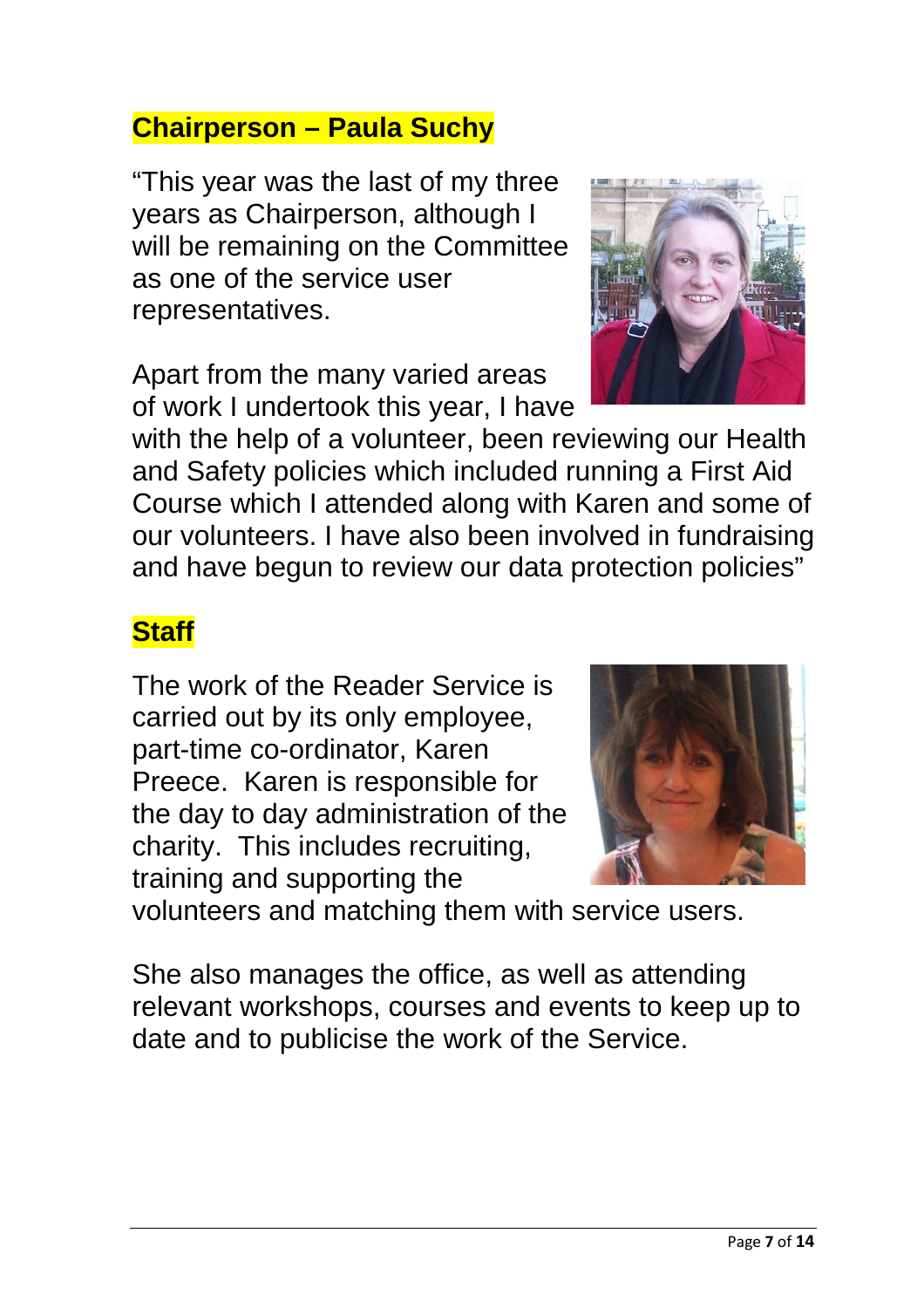## **Talks Project**

We regularly give talks to inform all kinds of local groups and organisations about what we do. This is coordinated by a committee member and volunteer who organise a group of service users and volunteers trained to give presentations. The main aim is to publicise our work, reaching more people who may want to use our services or to become a volunteer. A typical talk covers general information about the services we offer, plus personal experiences from the perspective of a service user and a volunteer.

## **Finances**

The financial position of the Reader Service remains challenging in a time when public finances are constrained and where in the past around 50% of our funding came from Milton Keynes Council. The Council reversed its proposal to eliminate our grant in 2015-16 but we have received no assurance that it will continue in future years. We have also been served notice of a 111% rent increase from Woughton Community Council for our offices.

We have diversified our sources of income in 2015-16 such that only one-third of our income came from the Council but much of this extra income came from 'oneoff' sources. Our running costs remained static despite providing support to more people than in the previous year. We have maintained our policy of holding at least one year's running costs in our reserves.

(For more information please see accounts)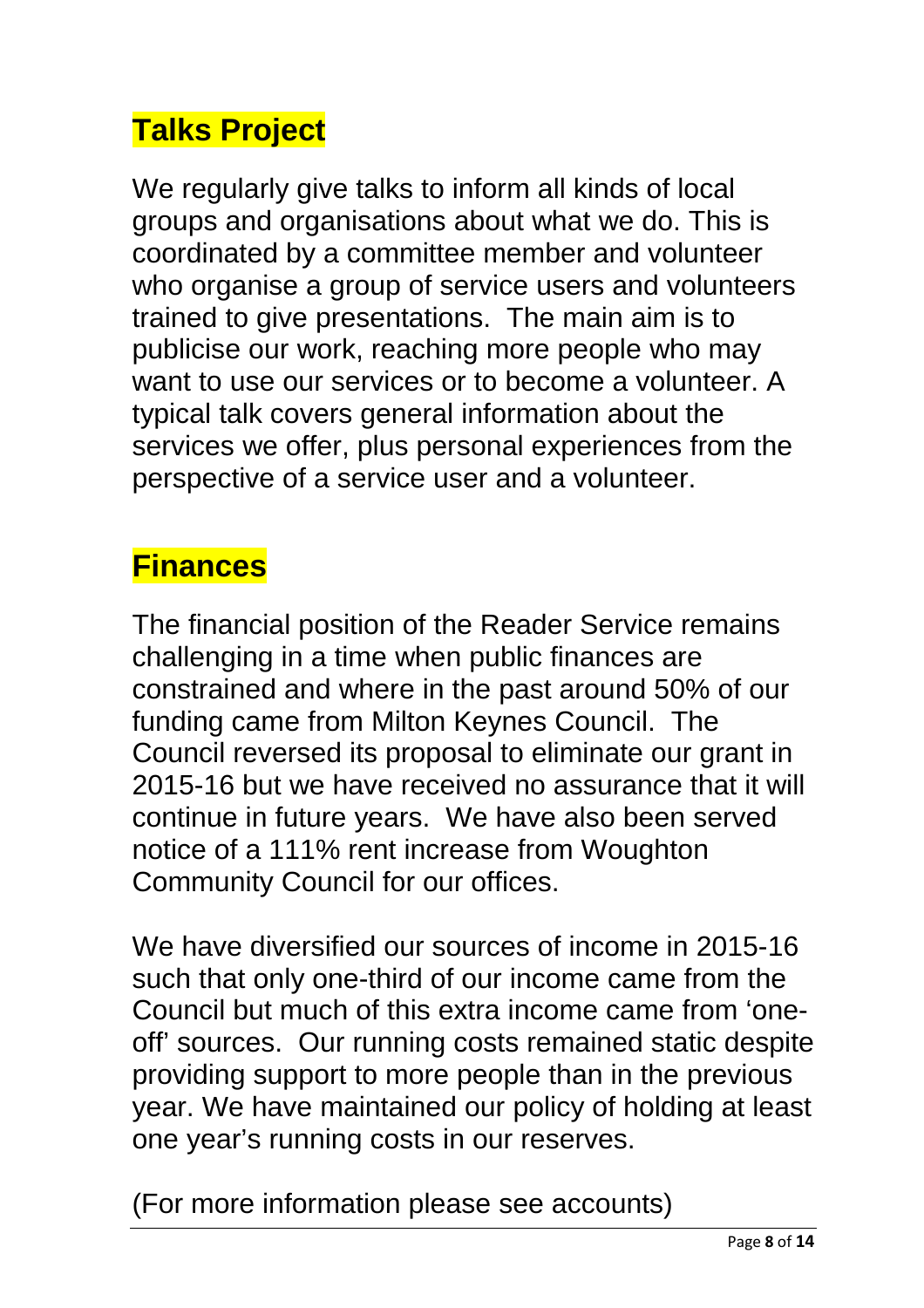## **Funding**

Approximately one third of our income this year came from Milton Keynes Council as a result of our campaign to have our two grants reinstated. We are extremely grateful for this decision.

We also receive funding from other sources including:

#### **Walnut Tree Community Shop**

We are one of the beneficiaries of the profits from this shop. We received a total of £7500 in this financial year. This continues to be a vital source of income for us, second only to the level of support from Milton Keynes Council. We are very grateful to everyone who donates their unwanted items to the shop and to the staff and volunteers who work in the shop.



The shop address is 4 Fyfield Barrow, Milton Keynes, Bucks MK7 7AN Phone:01908 607666

#### **Flag Days**

We had a flag day at Asda which raised a total of £284.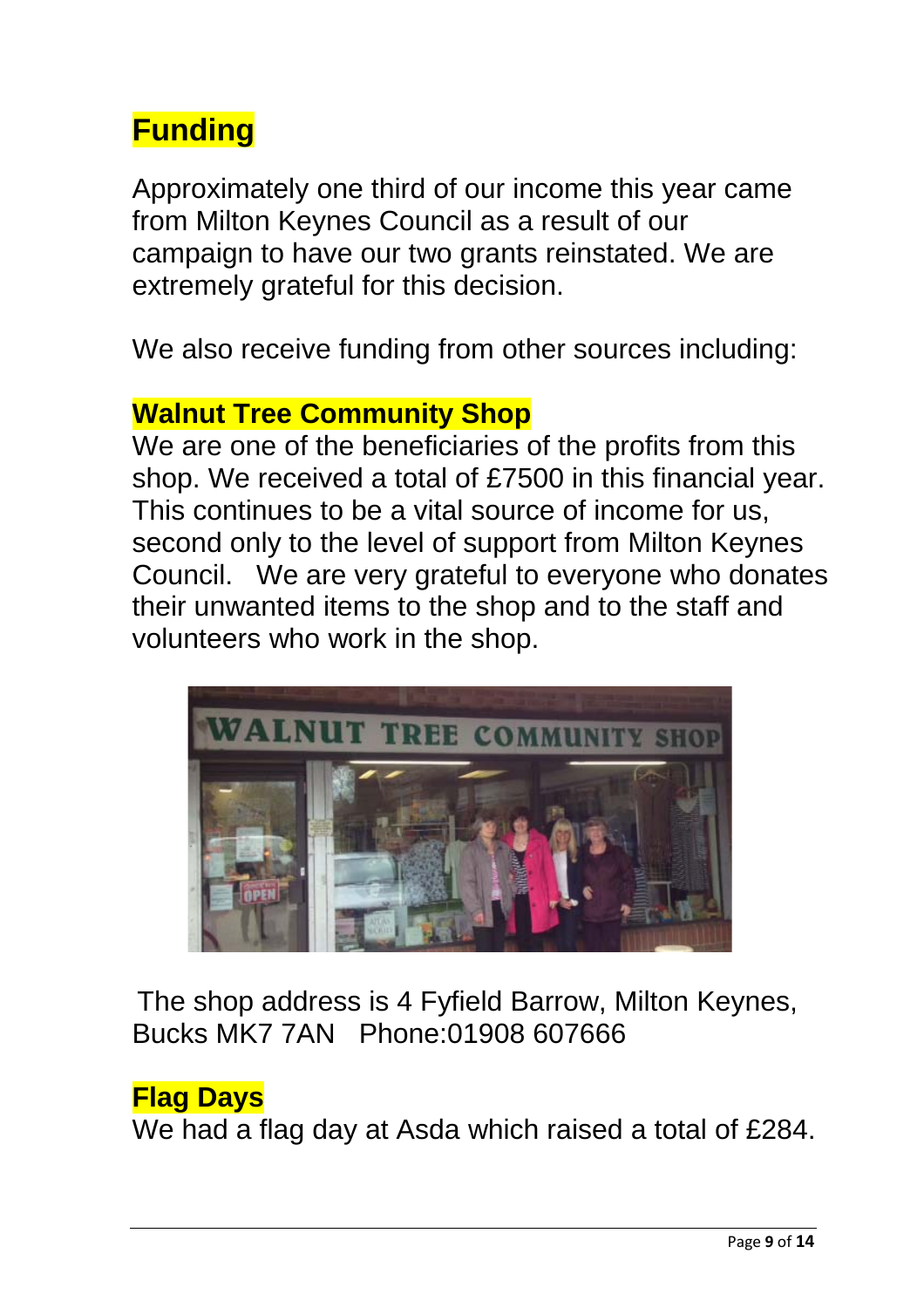#### **Community Foundation**

The Reader Service once again took part in the MK Community Foundation's Annual 50/50 raffle, which is run with Volkswagen and Centre MK. We were given three slots to sell tickets and also sold them at our own events. We raised just over £400.

#### **Donations**

We continue to receive donations throughout the year. Service users and volunteers often give us donations, including this year one very generous amount of £1000.

The Malsters Arms in Fenny Stratford also regularly raise money for us via a collection box.

Sadly from time to time we lose someone who used our services. Often, the family request that the Reader Service receive donations instead of flowers being sent. We are very grateful that the families think of us at such sad times. We try to attend the funeral whenever possible.

#### **Service User Donations**

We ask service users to make an annual voluntary subscription of £20 for each service received. Many people also gift aid their donation. This year we raised just over £1200

#### **Transcription work**

We make a charge for the external transcription work that we do.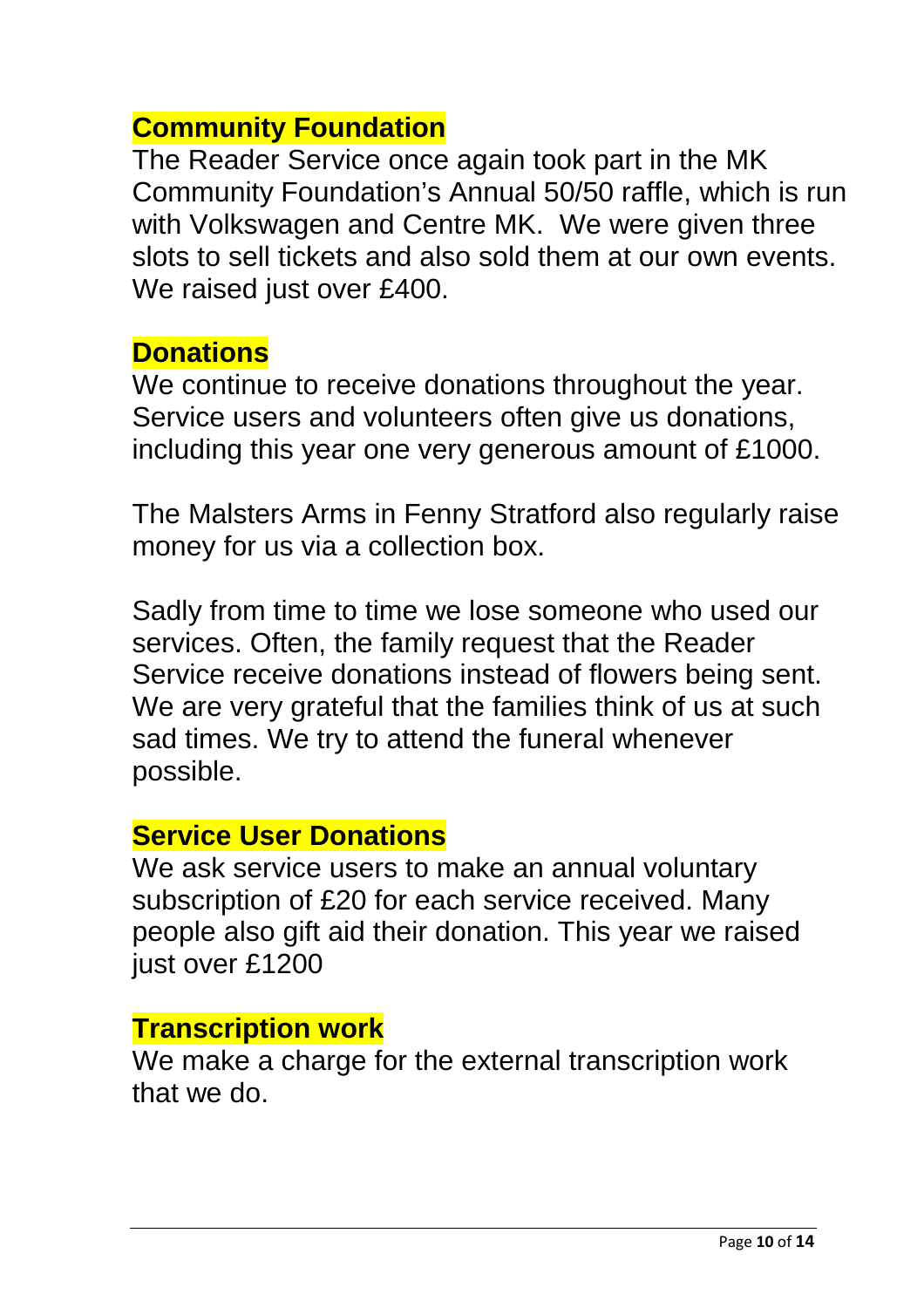#### **LocalGiving.Com**

We continue to subscribe to this website which enables charities to promote their organisation to potential donors.

From time to time Milton Keynes Community Foundation offer to match donations made to local charities. This year we have been able to raise an additional £2,450.83 by taking part in these campaigns.

#### **Fundraising Event**

We held a quiz night and auction of promises which raised just over £900.

#### **Grant Applications**

We successfully applied for a grant to help us with our training costs for the next two years and received £3000 from a source wishing to remain anonymous.

We also applied to Santander for a grant towards volunteer expenses and received a cheque for £2000.

#### **Junction 14**

We are very pleased to announce that we have been selected as Charity of the Year for Junction 14, a local ladies' a capella group. They will donate money they raise throughout the year and also publicise our organisation at their events. We are hoping to hold a concert for our members later in the year.

#### **Easy Fundraising**

We are now on the Easy Fundraising website. This means that anyone buying items on line from companies such as Amazon, Tesco and Marks & Spencer may elect for a small percentage from that company to come to us. www.easyfundraising.org.uk/causes/mkreaderservice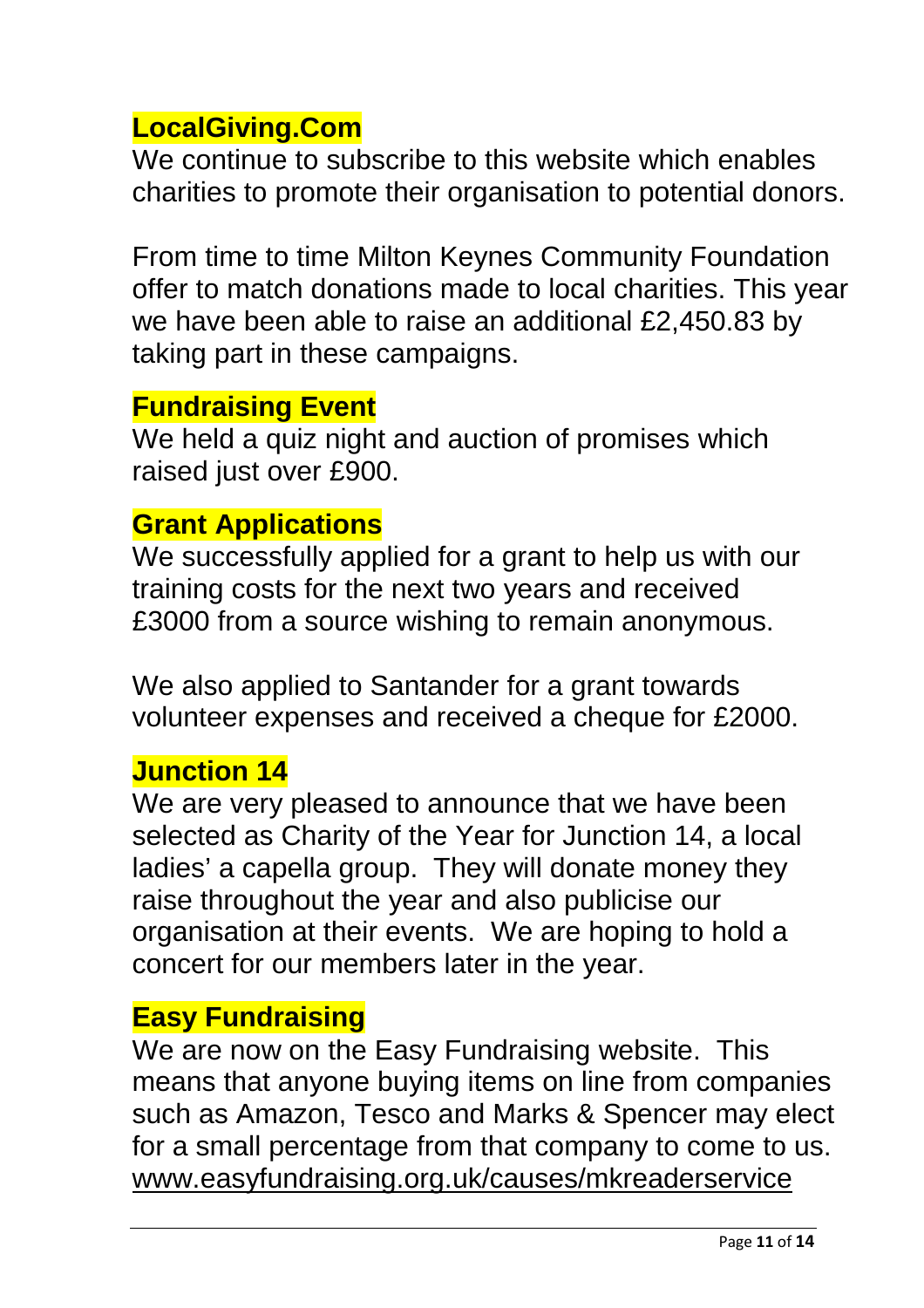## **Support Meetings**

We hold an annual support meeting for our volunteers every May. This is an opportunity to thank them over coffee and cake and to give them the latest news. Last year Debbie Malone who is a rehabilitation officer from SARC (Sensory Services) gave us an interesting and informative talk about their work.

We also had a coffee morning for all our service users and volunteers in June, which was preceded by our AGM and Extra Ordinary General Meeting. We had a good attendance of over 80 people.

In October we had a coffee afternoon for volunteers and people using our services. We invited other visually impaired groups to bring stands along so that service users could discover more about additional help they could access or groups they could join. We had representatives from SARC, BucksVision, the Macular Society, Eye 4 Art, RNIB, Sound News, Bucks Vision Walking Group, Rifle Club and Milton Keynes Moles. We also invited Steve Naylor, CEO of BucksVision to speak about their new 'Online Today' service. We had an attendance of over 120 people.

Our final support meeting for this financial year was a coffee morning in February with an attendance of over 100 people. We also included a short EGM at this meeting to cover some changes to our constitution.

The cost of all our events is covered by raffles and donations.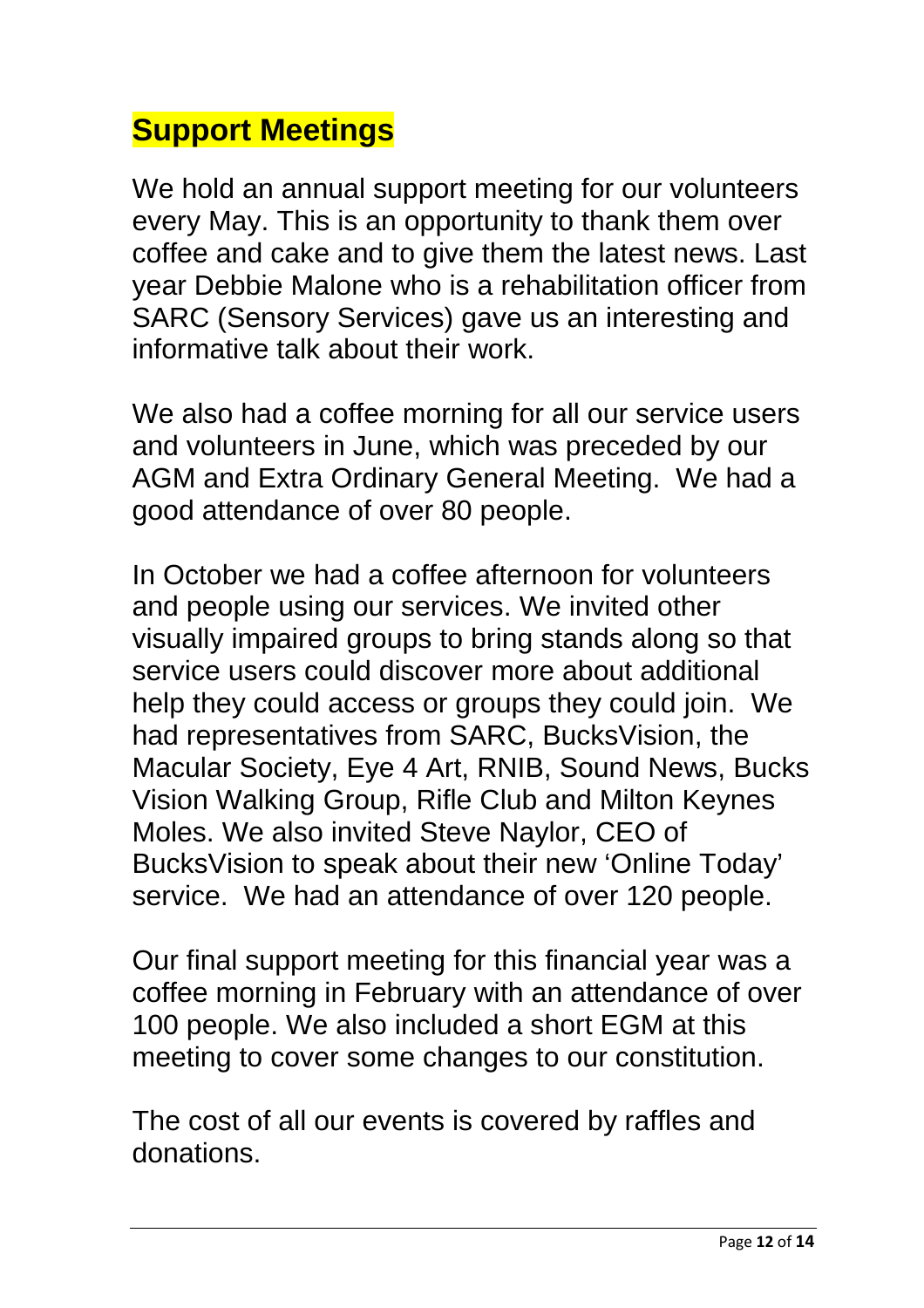#### **Coffee and Chat**

We hold a fortnightly coffee morning at Lovat Fields Extracare Village. This is run by our volunteers for any resident who is sight impaired and is used to update them about activities within their Village and other events run by sight impaired organisations.

These mornings have proved to be very popular and they are an especially good way for new sight impaired residents to find out about services and other useful agencies, as well as make new friends.

## **Publicity and Information**

#### **Newsletters**

We produce two newsletters per year which are posted to all our service users and emailed to our volunteers. Our co-ordinator also emails a regular 'update' leaflet to our volunteers, so they can read details of the latest events and news to their service users.

#### **Website**

Our website has been running for 3 years and we continually update it with information and photographs. We have found that potential volunteers often use it to find out more about us. We also publish items on our Facebook page.

www.miltonkeynesreaderservice.org.uk www.facebook.com/mkreaderservice